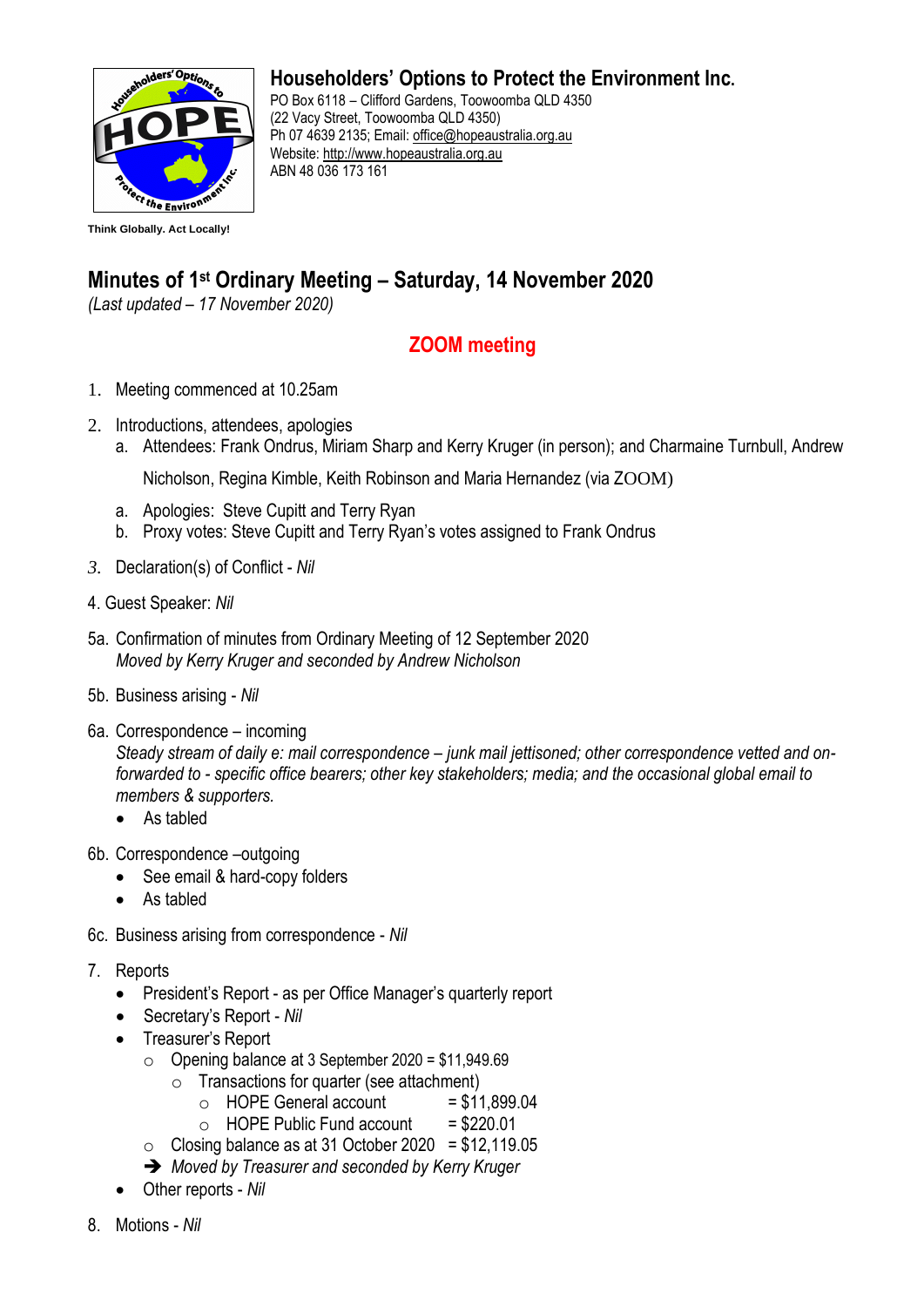## 9. General business

- o Carried forward projects
	- o Survey of several threatened fauna in Groom Electorate via funding received from national Community Environment Program (CEP) → *60% completed to date*
	- o 2021 Youth Summit → *Frank to prepare summary for circulation and comment*
	- o Central Queensland University (CQU) Digital Media student's assignment
- $\circ$  Carried forward grant applications, some multiple
	- o The colour printing and laminating of 2 sets of posters the United Nations (UN) *Sustainable Development Goals* posters; and Soka Gokkai's *Seeds of Hope and Action* posters
	- o The development and publication of a Waste Minimisation brochure; and a Directory of Heritage Facilities and Key Landmarks in the Toowoomba Regional Council jurisdiction ➔ *11/11/20 – Funding application to Mazda Foundation re: Heritage brochure was unsuccessful*
	- o Monies to cover fuel costs of volunteers
	- $\circ$  Staging 2021 Youth Summit our contribution to National Youth Week activities
- o Proposed projects
	- $\circ$  Prepare 'in depth' reports on Food Security (Regina Kimble); and Water Security → *Starting in January 2021, 6 months allocated for completion of reports*
	- o See 'lapsed' projects folder

## o **Development of a 5year Strategic Plan … The Future of HOPE!**

- $\circ$  Goals for next 12 months through to 5 years
	- o Financial stability/security
		- o See also Crowd Funding and GiveNow options
	- o Strengthen and "up-skill" our Management Team
	- $\circ$  Strengthen our profile nationally
		- $\circ$  Increase our membership nationally esp. active members
		- o Seek more alliances/partnerships
		- $\circ$  Link up with more like-minded EnvNGOs
	- o Provide more support for existing and proposed national environmental campaigns
		- o Climate Change; Nuclear Disarmament (ICAN); Biodiversity Conservation; Landcare/NRM; Waste Management & Minimisation; Genetic Modified Organisms; and others
	- $\circ$  Initiate more of our own campaigns, projects and events, etc. (esp. Landcare/NRM); and/or in partnership with others
	- o Provide more "Back to Basics" type information and resources via newsletter, social media and website
	- o Other suggestions or "Strengths, Weaknesses, Opportunities or Threats" (SWOT)
		- ➔ *Redraft and circulate to Executive Committee and Admin Support Team for comment*
		- ➔ *Then circulate to members and supporters for their consideration*